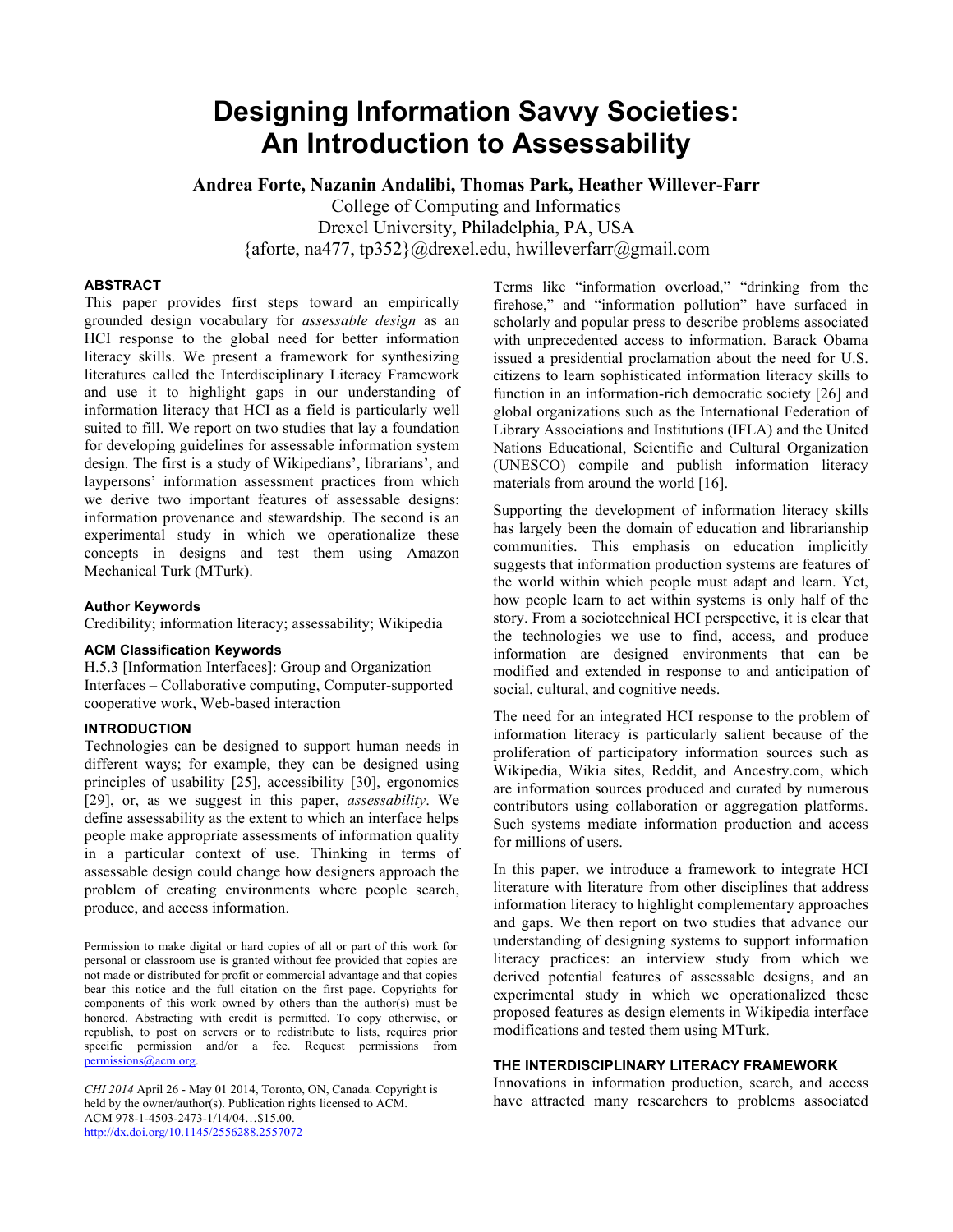with information literacy. It's an area that is important, complex, and ubiquitous, which makes it attractive to researchers of all stripes. Not surprisingly, information literacy research extends across many literatures, draws on diverse theoretical and disciplinary traditions, and encompasses overlapping vocabularies, some of which identify as research on media literacy, search, credibility, persuasion, and trust.

We synthesize these diverse vocabularies by introducing a framework that highlights two critical dimensions of information literacy: assumptions about the skills involved in literate practices, and approaches to transforming practice (See Figure 1).



**Figure 1: The Interdisciplinary Literacy Framework applied to the domain of information literacy***.*

*Skills involved in literate practice.* In order to measure literacy, researchers and educators must define what skills are common to literate individuals and develop methods of assessing these skills. These definitions and methods are based on a set of culturally informed assumptions about what literacy entails. We suggest that literacy entails both consumption and production skills; in traditional terms: both reading *and* writing. In terms of information literacy, on one end of the axis lie practices associated with consumption such as searching, browsing, accessing, and assessing information. Increasingly information literacy research also addresses the other end of the axis: producing and contributing to information resources.

*Approach to transforming practice.* A second set of assumptions concerns the ways in which these practices can be transformed. Information literacy research often includes a transformative agenda: researchers seek to understand practice in order to improve people's abilities to use and participate in systems of information production. On one end of this axis, social solutions to information literacy propose innovative education standards and interventions to help people develop more sophisticated literacy skills. On the other end, technological solutions aim to design information environments to make them more amenable to user participation and assessment.

By juxtaposing these dimensions, we can map the literature on information literacy onto four quadrants. What follows is not an exhaustive review, but integrates some of the most relevant HCI work with other disciplines to exemplify four types of approaches to information literacy research.

- A. **Social approaches to encouraging better information consumption practices.** These approaches are by far the most abundant, for example, library instruction classes in which students are taught how to find and assess information resources or specialized programs such as Google search education [15]. Research that supports these approaches has sought to identify existing practices and ways of interpreting technologies [9, 22, 24], to evaluate educational approaches to modifying these practices [20], and to offer standards and guidelines for implementing such activities [2]. (Social approaches may include using educational technologies.)
- B. **Technological approaches to designing for better information consumption practices.** Examples of these approaches include novel search engines designed to support credibility judgments [32, 41] and use of concepts like "information foraging" [31] to predict online information seeking behaviors [3]. In the domain of participatory information sources, WikiTrust [1] is computes a rating of reliability for Wikipedia text based on revision histories and Wikidashboard [18] is a system that exposes editing activity to readers.
- C. **Social approaches to helping people become good contributors to information sources.** These approaches are often initiated to help communities attract contributors as socializing newcomers is a challenge for open collaboration communities [13]. People need to learn not only that they can contribute to information resources, but how to do so well. For example, through efforts like Wikipedia Academies<sup>1</sup>, individuals from under-represented groups in the Wikipedia community can receive training. Similarly, projects have been launched to involve university students in the production of articles [8, 21]. Others have evaluated socialization tactics to identify factors that contribute to success [4]. The efforts above are usually framed as projects to support Wikipedia, not would-be learners of production skills.
- D. **Technological approaches to designing for higher quality participation in information production.**

 $\overline{a}$ 

<sup>1</sup> http://en.wikipedia.org/wiki/Wikipedia:Academy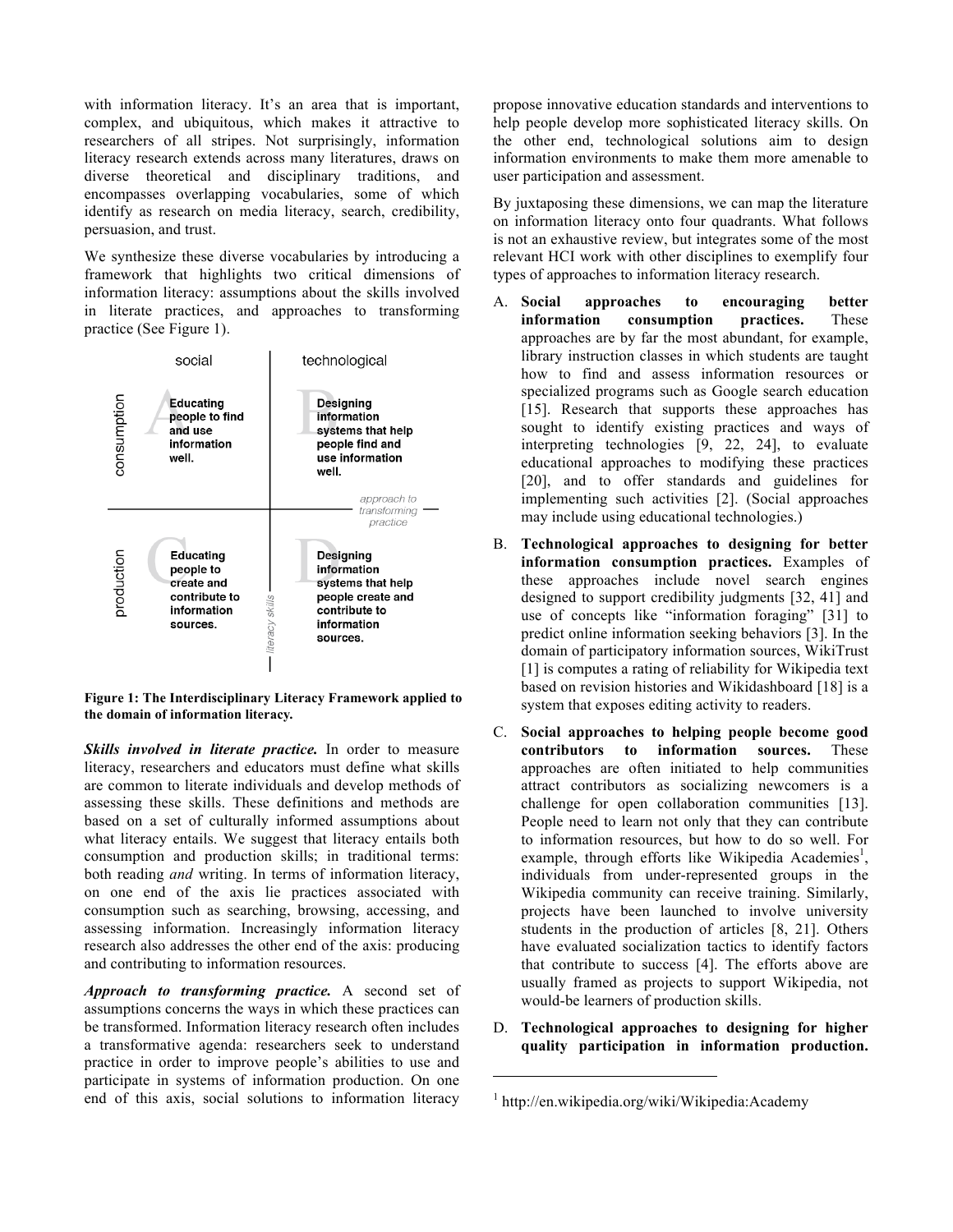Many tools have been developed to support experts as they negotiate complex interactions and production activities. For example, SuggestBot helps Wikipedia editors find tasks they might enjoy and that need to be done [5]. Re:Flex is a system that creates visualizations of interactions among Wikipedia editors and content to support social translucence [23]. Despite research that documents newcomer practices in online production communities [27, 34] and a pervasive belief that interface features such as lack of WYSIWYG can hamper newcomer participation [40], design experimentation to support newcomers in participatory information systems is scarce.

# **A Critical Gap: Making People Smarter, Not Computers**

The quadrants in the Interdisciplinary Literacy Framework do not represent mutually exclusive agendas; most research implicitly or explicitly involve elements of at least two even if it only emphasizes one. Many researchers have discussed the traversal of these axes, particularly as people move between consumption and production using participatory forms of media [17, 28]. Sormunen et al. used writing on a wiki as a context for learning both critical consumption and production skills in Swedish schools [35]. St. Jean et al. examined how content producers assess information they find [36]. Forte and Bruckman developed a wiki for high schools with specialized tools to support sharing citations in a bibiliographic database; they suggested that producing an information resource for others not only supports practicing writing, but also transforms strategies for finding and assessing information [12].

Looking ahead, we see a continued need for work that spans these quadrants, in particular where participatory information sources are concerned. Moreover, we see an important gap in quadrant B—an area that HCI is wellsuited to fill. Although algorithmic approaches such as those behind credibility-based search results [32, 41] or content ratings in WikiTrust [1] can help deliver important information that support critical consumption, these methods rely on the designers of algorithms to define credibility. Our vision of assessable design is one in which designers support people in learning how information is produced so they can make informed assessments.

Kittur et al.'s early work with Wikidashboard is one of the few projects that has addressed this problem directly [18]. They used Amazon Mechanical Turk to demonstrate that showing people editing activity can affect their judgments of Wikipedia articles: more perceived volatility led to lowered trust and more perceived stability led to higher trust. More recently, Towne et al. [39] tested whether exposing content-related discussions would engender less trust in Wikipedia content by making the messiness of the process more visible; in fact, they discovered that viewing discussions generally lowered trust in a given article (especially when conflict was perceived), but participants *reported* that it raised their assessment both of the article

and Wikipedia as a source. Towne et al. speculate this might be because viewing discussions engenders more confidence in one's ability to assess Wikipedia articles.

These findings suggest that understanding how information is produced informs not only how people assess information (information literacy skills) but also their self-efficacy (propensity to use and confidence in information literacy skills). This raises two questions. First, the findings that people feel more critical when they are exposed to conflict and that viewing visualizations of edit histories affect how people judge content both raise the question of how expert Wikipedians, who should be deeply familiar with production on the site, differ from others' in interpreting such information to inform their assessment strategies:

RQ1. What strategies do expert Wikipedians use to assess articles and how do they differ from the strategies used by people with less knowledge of how information in Wikipedia is produced?

Second, if we can identify features of the site that give people insight into article quality, we want to capitalize on these and begin to develop a vocabulary for talking about assessable designs, using Wikipedia as a testbed.

RQ2. Can we use expert Wikipedian strategies to help inform the design of assessable interface features that help inform non-Wikipedians' strategies?

We address these questions in the following two studies.

## **STUDY 1: DIARY AND INTERVIEW STUDY**

In order to answer RQ1 and better understand interactions between different forms of expertise and assessment of Wikipedia articles, we recruited a strategic sample of individuals that represent a broad swath of information consumers for a diary and interview study:

- *Amateur experts.* Highly experienced Wikipedians, expert producers of a participatory information resource who are not professionally trained. Wikipedians were recruited through Wikimedia Foundation contacts and using snowball recruitment.
- *Librarians.* Librarians are formally trained to be discerning about the selection and assessment of information. We wanted to understand how this formal training influences information assessment strategies. Information professionals were recruited from local libraries using flyers and mailing lists.
- *Novices.* These are individuals who do not participate in information production and have no special training in assessing information, but who use Wikipedia. These were recruited from local undergraduate student populations using flyers and mailing lists.

## **Methods**

We conducted phone or in-person interviews with 6 librarians, 3 Wikipedians, and 3 students for a total of 12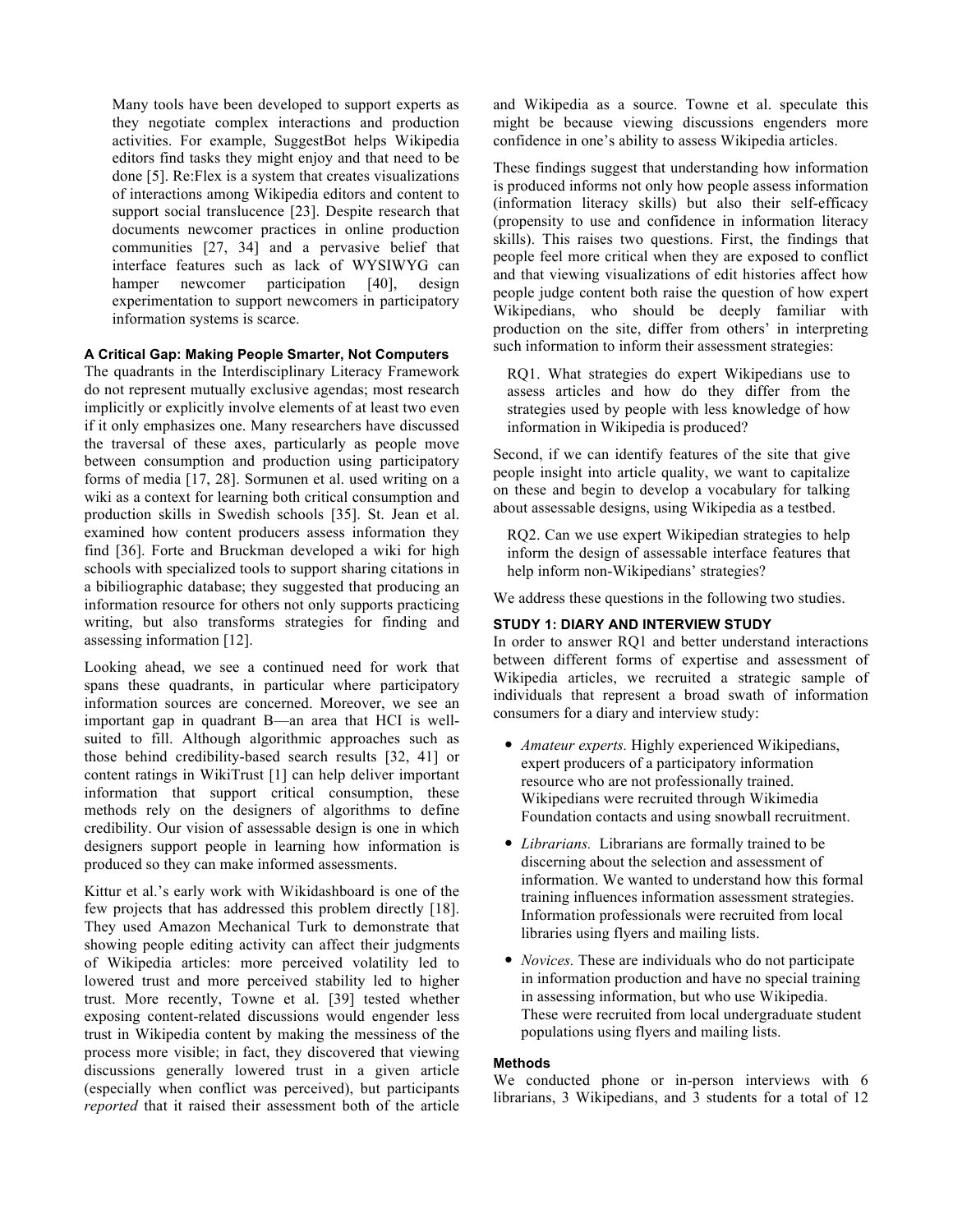interviewees. Before the interview, participants completed a search diary for up to 7 days (average 5.2 days) in which they recorded details about Internet searches they had conducted. Interviews began with open-ended explorations of participants' experiences with participatory media, then included a semi-structured protocol [33] in which participants responded to specific questions about their search practices grounded in data from their diaries. Finally, in a think-aloud protocol [7], the participants were asked to examine two Wikipedia articles. The first article, on Apollo 9, was relatively short, tagged as needing more citations, and included primarily technical information; whereas the second article, about the moon, had attained the level of featured article by undergoing a rigorous process of community review. We asked participants to provide an assessment of them and verbally explain how they made judgments about the information. Both articles were saved to the first author's website before the interview study in order to ensure that all participants saw the same version.

Interview data were transcribed and coded using the software Dedoose to identify patterns of information assessment strategies within and across participant groups. After open coding yielded a catalog of assessment strategies used by participants, we examined, compared, and grouped these to identify higher-level concepts that describe important features of assessable participatory information sources. This process of open, axial, and selective coding is typical of a grounded theory approach to data analysis [14].

## **Findings**

Our analysis yielded two concepts that describe important features of assessable designs: provenance and stewardship.

*Information Provenance*. Provenance is a concept that is familiar in disciplines such as history, archival studies, and the sciences and relates to metadata that make it possible to trace the ownership or origins of an artifact or dataset. This is a critical concept for people dealing with participatory information sources. *Where did this information come from?* The most simple technique for sourcing is a citation. In all populations, the source of information surfaced as an important element of assessment, although the ways people used that information varied. Knowing where information came from is related to the concept of verifiability.

All our participants demonstrated assessment strategies that relied on establishing provenance, but these strategies were informed by different understandings of Wikipedia and its interface. For example, compare the responses of a student, a librarian, and a Wikipedian to the presence of a warning posted at the top of the Apollo 9 article that suggested it was lacking citations:

Student: It says it needs more citations for verification. That's important. So I'd probably want something that... Is this the only Apollo 9 article on Wikipedia? Interviewer: Yeah, this is the official one.

Student: That's the official one? Well someone needs to work on this one, because I'm sure there's more information on it.

Librarian: This article needs additional sources for verification. My response is, of course it does! It's crowd sourced, or it's user-generated content. It always probably will.

Wikipedian: You know, the citation needed template at the top shows up too many places to actually be a good indicator of whether or not there is stuff that actually needs citations… One reason people are not good at judging the quality of Wikipedia articles is that Wikipedians are bad about tagging poor quality articles and I mean that to say that we tag too many of them.

The student took the warning at face value and it influenced his perception of the article's quality; once warned that the article did not sufficiently establish where its information came from he reflected that someone needed to work on it. He interpreted the warning as a reader and acknowledged it is a signal for attention from editors. The librarian had already committed to an assessment of Wikipedia as an information resource and, thus, the warning didn't affect her. She views Wikipedia articles as eternally in need of better sourcing. The Wikipedian uses his knowledge about the practice of tagging articles and suggests that the warning isn't reliable; he went on to offer his own assessment of the citations.

All participants mentioned citations as important features of source quality, not only in Wikipedia articles, but also in blogs or other information sources they encounter online. They most often noted the quantity of citations (the featured article, *Moon*, included over 150 citations); however, librarians and Wikipedians also noted characteristics like type, recency, publisher, or length of the resources cited.

*Stewardship.* It is often difficult to attribute authorship of and thus responsibility for—any particular passage in participatory information sources to a specific author; however, the idea that many individuals share responsibility for maintaining the resource is a rationale that people used for trusting Wikipedia. Librarians and student participants understood that many people maintain Wikipedia; however, only Wikipedians used knowledge of stewardship processes to inform their assessments.

Expert Wikipedians use their knowledge of tools and practices on the site to determine how likely an article is to be well maintained; for example, by assessing whether an article is likely to have been worked on by many editors. One clear indication of this is the "featured article" status, which is signified by an unobtrusive star in the corner of the article. Wikipedian interviewees immediately noted that the moon article was featured and, when asked, explained that featured articles have been rigorously reviewed and are the best content on Wikipedia. Explained one Wikipedian, "it's very hard to get an article to featured status. I've got several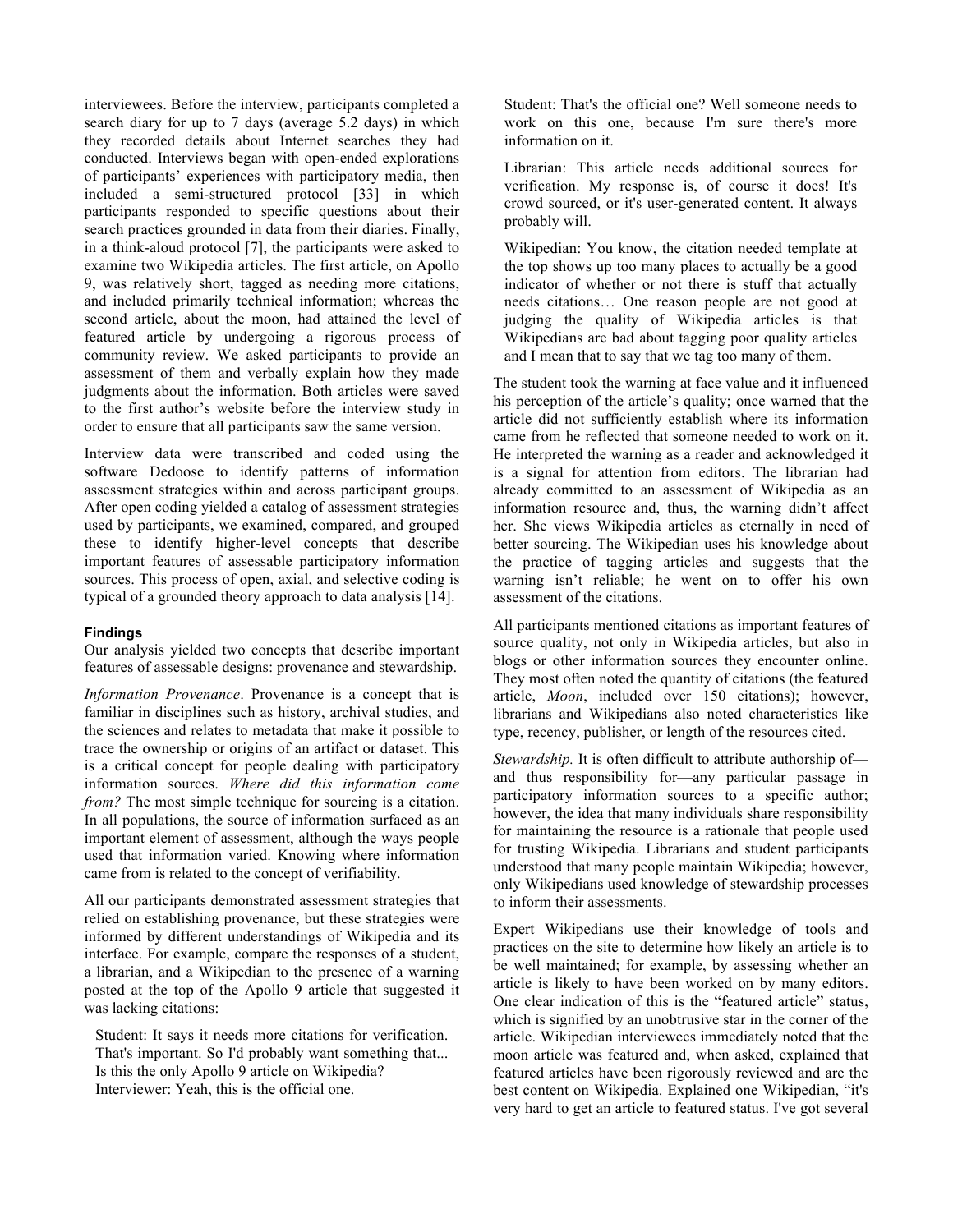of them, and I'm proud of them, and they're on my resume." None of the other participants noticed or could explain what the star meant without clicking on it.

Casual Wikipedia users likewise commented on the potential for many editors to create a robust article and for many eyes to catch mistakes:

Student: There's a lot of subcategories and everything, which really leads me to think that a lot of different people went and looked at this. Because if you get one guy from NASA on the Apollo 9, but you don't have a physicist, then you're lacking some information. Like different fields get different information.

Like a Wikipedian, this student uses his general understanding of how Wikipedia works to assess the article at hand; however, later he explains that he doesn't know much about Wikipedia's rules. He knows *that* many people create and maintain Wikipedia, but he has never done it and doesn't know *how* this process is managed*.* In a couple of cases, casual Wikipedia users referred to the process of continuous refinement by multiple editors as "peer review," a term reserved by our librarian participants for traditional information production and stewardship processes that they typically held in contrast to that of Wikipedia.

In some cases, librarians' professional training was evident. Some librarians explained their assessments in terms of traditional information production processes that place trained professionals in the role of gatekeeper. For example, when asked about students using Wikipedia:

Librarian: The web is great for students but at the same time they have to do so much more work. They have to do the selecting and then the verifying instead of some editorial board doing it for them… an editorial board has looked at this journal but then also the librarian who knows the most about the subject has also curated or looked through as well as looking at reviews.

Another librarian stated that Wikipedia is "a bibliographic aid or portal"—not a credible information source itself, but a list of places to look for information. "One day," she reflected, "maybe it could be considered more of a scholarly source, because it does have a lot of information in one place." At times librarians seemed to struggle with the conflicting sense that the articles were useful and a belief that stewardship on the site is non-existent or inferior to traditionally authored reference works.

#### **Outcome: Proposed Features of Assessable Designs**

Based on these findings, we propose that assessable designs will expose features of provenance and stewardship.

Although information provenance can be documented in multiple ways, for Wikipedia and other kinds of participatory information sources discussed by participants such as blogs, citations play a central role in informing their assessments. In particular where the citation list exceeded

150 items, people who wanted to assess the *quality* of citations struggled to do so. The "wall of citations" appeared to overwhelm many participants. It may be that a standard bibliographic list of citations, appropriate for scholarly publications whose readers are experts at reading and interpreting citations, is not the ideal presentation for a lay population. Our first design exploration of provenance will be an alternate representation of what's cited in a Wikipedia article.

Our data on how people interpret stewardship on the site suggest that people who haven't participated in editing articles aren't even aware that Wikipedia has processes for managing article quality. Thus, our first design exploration of stewardship will be a representation of Wikipedia's quality review process.

## **STUDY 2**

In a follow-up study, we used Amazon Mechanical Turk (MTurk) to test our design explorations by measuring whether they affect assessments of Wikipedia articles and how participants interpret representations of information provenance and stewardship.

# **Experimental Design**

To develop the different interface conditions, we selected three articles from Wikipedia that were of roughly comparable quality by searching for biology-related articles rated 'B-class' on the Wikipedia quality scale: Dengue Virus, Domestication, and Root. We lightly edited a local copy of these articles to be of similar length and include similar numbers of citations and images. We asked three experienced Wikipedians to compare the modified articles; all three rated them of similar quality.

We developed two types of visualizations to represent features of information provenance and stewardship (see Figure 2). To create different experimental conditions, we included one at the top of the otherwise unchanged articles. In the information provenance visualization, participants were shown a pie chart that gave information about what kinds of resources were cited in the article. This is intended not only to give people a heuristic for making assessments,



 **Figure 2: Top - Representation of Information Provenance Bottom - Representation of Stewardship**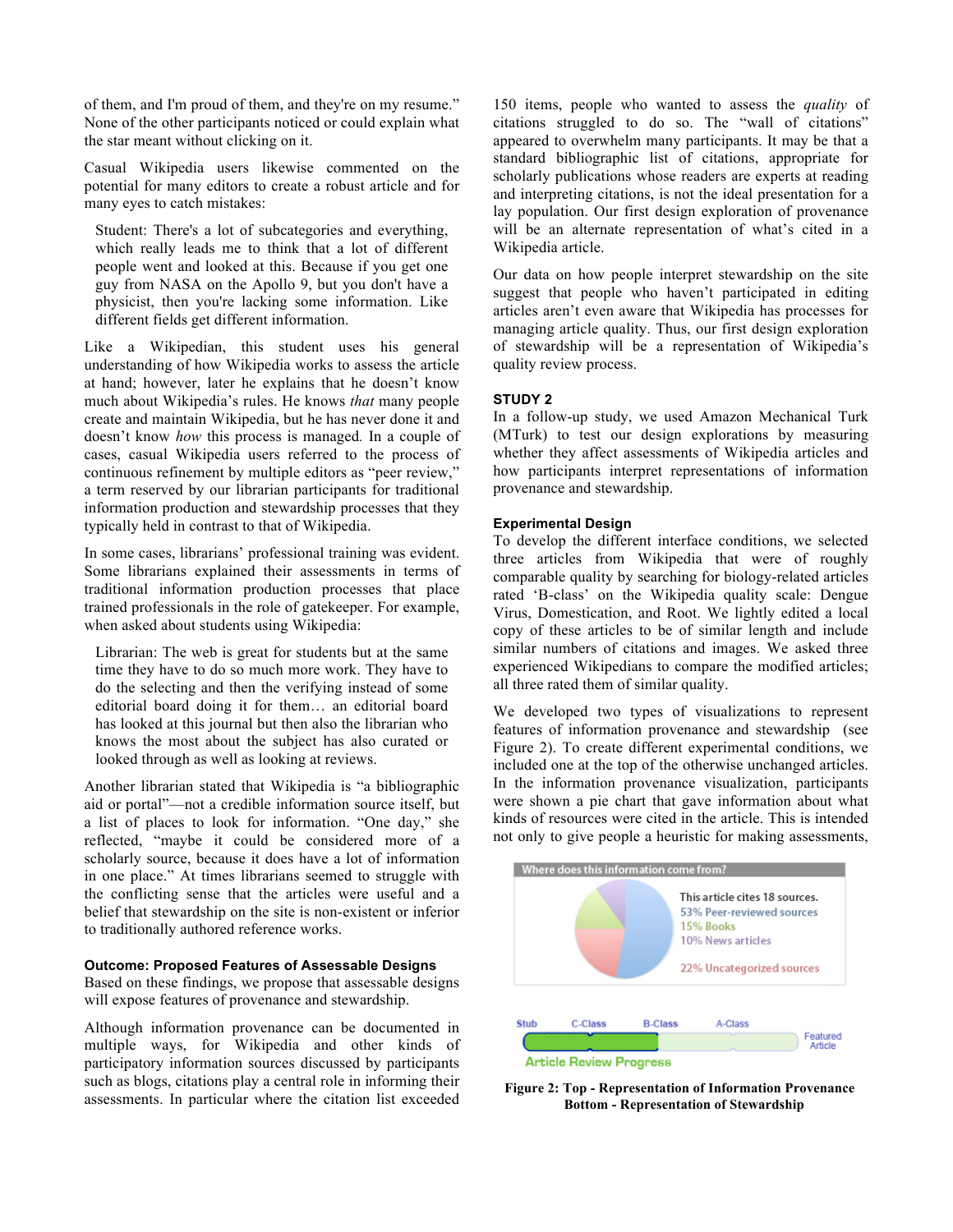but also to suggest the importance of paying attention to where the information comes from. In the information stewardship visualization, participants were shown a thermometer chart that depicts how far the article has progressed from a stub-class article toward featured article. This is intended, again, not only to alert people to the article's status, but also to communicate the fact that Wikipedia has a review process and articles may be at different levels of quality.

Two versions of each representation were created: one for a lower quality condition and one for a higher quality condition. This yielded 5 total conditions in which the visualization depicted:

- REF: 75% uncategorized sources, 15% news, 10% peer-reviewed, and 5% books.
- REFA: 85% peer-reviewed sources, 10% books, and 5% uncategorized sources.
- REVIEW: article had reached B-class.
- REVIEWA: article had reached A-class.
- PLAIN: Control group with no visualization

We followed best practices for using Mechanical Turk for user studies [19, 39]. After completing a short demographic survey, each participant assessed a plain article, then two of the four visualizations. Participants were offered \$0.50 for each article they assessed with an additional \$0.10 for completing all three. We varied the order in which visualizations were presented so that half the participants saw REF before REVIEW, and half saw REVIEW before REF. Higher and lower quality conditions were paired. We included verification questions to ensure participants attended to articles. To control the order and number of tasks available to participants, we provided a link to a custom survey form on the first author's website where participants were asked to enter their MTurk worker ID. At the end of each task, participants were given a code to enter in MTurk to receive payment. Statistical analysis of responses was done using SPSS.

## **Measures**

*Quality*. To measure quality, we included five survey items that asked to what extent participants agreed that each article was written well, accurate, a bad source of information, unbiased, and trustworthy on a 4-point scale (strongly disagree, somewhat disagree, somewhat agree, strongly agree). Because we were interested in comparing differences, not in measuring quality on an absolute scale, a symmetric four-point continuum was chosen as a forced measure. One item was presented negatively to ensure that the participants were attending to the task and was inverted for data analysis. A principle component analysis was conducted to verify these variables measured one construct. The Kaiser-Meyer-Olkin measure of sampling adequacy was 0.78, above the recommended value of 0.6, and Bartlett's test of sphericity was significant  $(p<0.01)$ . One

component was extracted and the percentage of variance accounted for by that was 56.56%. The component loadings for writing, trustworthiness, accuracy, neutrality, and good information were 0.76, 0.86, 0.85, 0.67, and 0.56 respectively. Because these variables are measuring a single construct, the sum of these five variables was used as the overall quality variable for each article assessment.

*Visualization Effect.* This construct refers to the extent participants believed the visualizations of provenance and stewardship affected their assessment of the article. This survey item was included as a five-point scale on which participants indicated whether the visualizations [strongly lowered, somewhat lowered, did not affect, somewhat raised, strongly raised] their assessment of the article.

*Global Visualization Effect.* This construct refers to the extent participants believed the visualizations affected their assessment of Wikipedia as an information source. This survey item included the same five-point scale on which participants indicated whether the visualizations affected their assessment of Wikipedia as a source.

*Visualization Interpretation.* To support our interpretations and discussion of quality assessments, we included two prompts with free response answers: "Briefly describe what the infographic at the top of the article represents" and "Did you use the information in the infographic to answer the survey questions? If so, how? What did it mean to you?"

#### **Participants**

We conducted a pilot study with 20 participants to ensure that the plain article conditions were comparable and that the survey was understandable. With minor modifications, the final version of the study was run with 244 Englishspeaking participants, which yielded 682 article assessments. See Table 1 for participant demographics.

Using responses to verification questions in combination with free text responses and task completion time, we checked whether any participant had entered "junk" data and should be excluded. All participants were found to have participated in earnest.

# **Analysis and Findings**

Before comparing the visualization conditions, we first confirmed that participants assessed PLAIN articles on root, dengue fever, and domestication to be of equal quality. A one-way ANOVA was conducted on article quality to compare each of the PLAIN conditions and demonstrated that there was no significant difference between them  $[F(2, \cdot)]$  $230$ ) = 2.718, p=.07].

## *Comparing the Visualizations*

Next we compared quality in the four visualization conditions. To compare each of the paired conditions, we used the Mann-Whitney U test, which is a non-parametric test that compares distributions of ranked data, making it appropriate for ordinal data. A Mann-Whitney test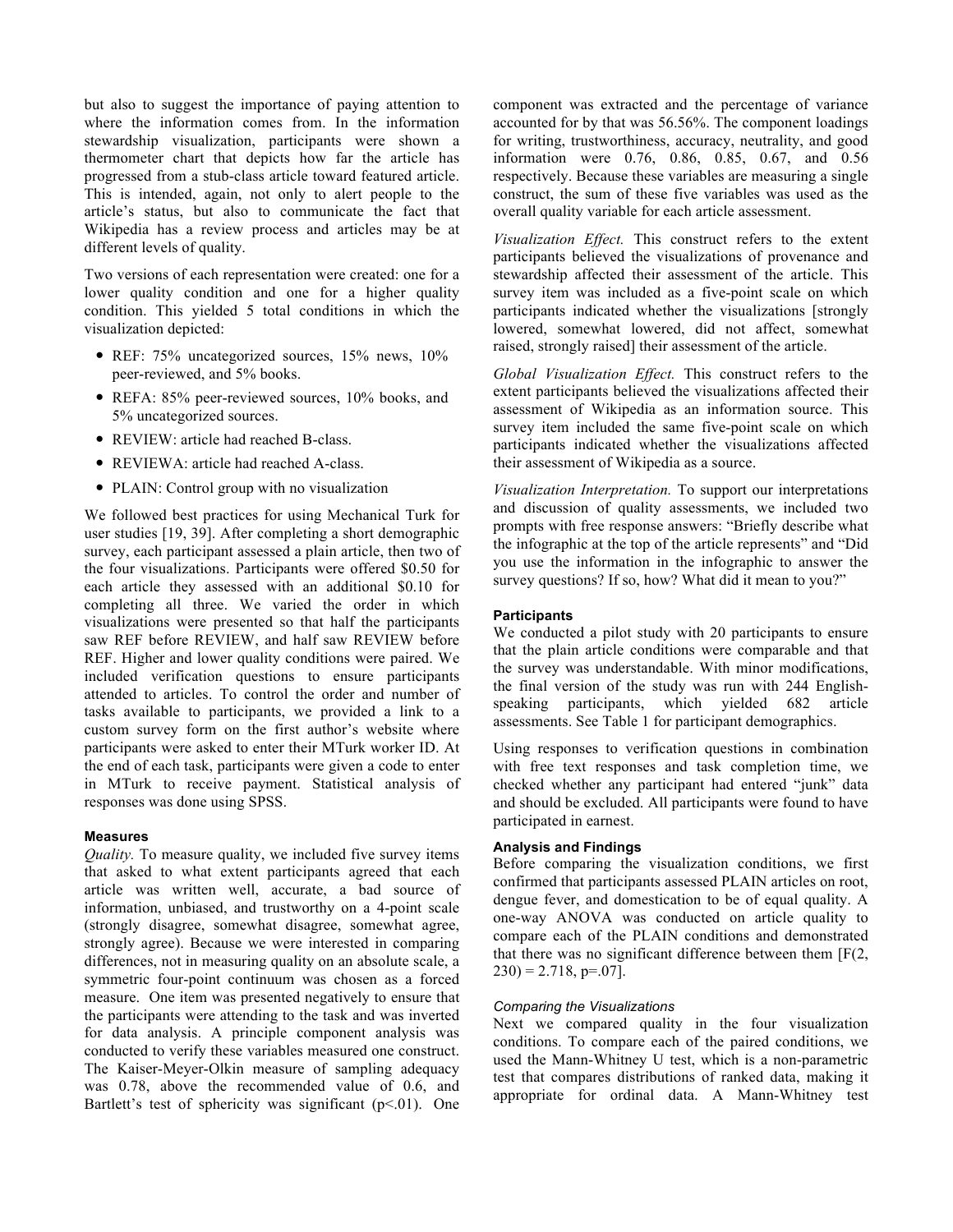|                        |                        | #              | $\frac{0}{0}$ |
|------------------------|------------------------|----------------|---------------|
|                        | Male                   | 149            | 61%           |
|                        | Female                 | 93             | 38%           |
| Education              | High school            | 31             | 13%           |
|                        | Some college           | 95             | 39%           |
|                        | College degree         | 95             | 39%           |
|                        | Graduate degree        | 22             | 9%            |
| Reads Wikipedia        | Never/Don't know       | $\overline{4}$ | 2%            |
|                        | $<$ Once per month     | 21             | 9%            |
|                        | 1-3 times per month    | 54             | 22%           |
|                        | 1-3 times per week     | 91             | 37%           |
|                        | Most days              | 53             | 22%           |
|                        | Multiple times per day | 21             | 9%            |
| $N_1$ kipedia<br>Edits | Never/Don't know       | 185            | 76%           |
|                        | $>10$ times            | 54             | 22%           |
|                        | 10-300 times           | 3              | $1\%$         |
|                        | 300-5000 times         | 1              | $<1\%$        |
|                        | Over 5000 times        | $\Omega$       |               |

#### **Table 1: Participant Demographics**

**Not all sections add up to 244 because of four missing values.**

confirmed that quality assessments were significantly higher for the REFA condition (Mean=17.6) than for the REF condition (Mean=16.4) [U=4209, p <. 01, r = .25]. Likewise, participants rated REVIEWA (Mean=17.6) higher than REVIEW (Mean=16.1) [U=4022, p<.01, r=.3]. The *r* value (effect size) for the REVIEW visualization is larger than for the REF visualization, and therefore we can conclude that the REVIEW visualizations had a more powerful effect on quality ratings.

An analysis of Visualization Effect and Global Visualization Effect indicated that participants' perceptions of the visualizations' effects on their rating behaviors are aligned with their actual rating behaviors (See Figures 3 and 4). In the case of REF and REVIEW, nearly 35% of participants believed that the presence of the visualization lowered their assessment of the article. In the case of REFA and REVIEWA, perceptions shifted dramatically toward a belief that the visualizations raised assessments.

#### *Comparing the Participants*

We were interested in comparing Wikipedia editors and non-editors to see if editing experience affected perceptions of the visualizations. We hypothesized that experienced Wikipedians would be less affected by our visualizations since they represented features of Wikipedia that should already be familiar to frequent editors. Only four participants had significant Wikipedia editing experience, which made it impossible to carry out a meaningful statistical analysis. Although we believe editing fewer than 10 times is a weak signal of expertise, by collapsing participants who had ever edited into one group, we were able to run Mann-Whitney U tests on Visualization Effect

in each condition and compare the results to those who had and had not edited Wikipedia.

For both editors and non-editors we found significant differences in all conditions. Among people who had edited Wikipedia, the difference between Visualization Effect ratings in the REVIEWA (Median=4.5) and REVIEW conditions (Median=4) was significant. [U=232.5, p=.01, r=.34]. Similarly, there were significantly higher effects for REVIEWA (Median=5) than for REVIEW (Median=4) [U=1807,  $p<01$ ,  $r=.43$ ] among non editors. There were significantly higher effects for the REFA condition (Median=5) than for the REF condition (Median=4)  $[U=170.5, p<0.01, r=.48]$  among those who had edited Wikipedia and those who had not edited Wikipedia also reported significantly higher Visualization Effects in the REFA condition (Median=5) than the REF condition (Median=4) [U=1592, p<.01, r=.46].

Table 2 provides a comparison of the effect sizes for these findings. The effect size for REF conditions is similar among editors and non-editors. This is not surprising since paying attention to citations is not something unique to Wikipedia editors. The effect sizes for REVIEW







**Figure 3: Global Visualization Effect as measured by the question "The infographic at the top of the article \_\_\_ my assessment of Wikipedia as an information resource."**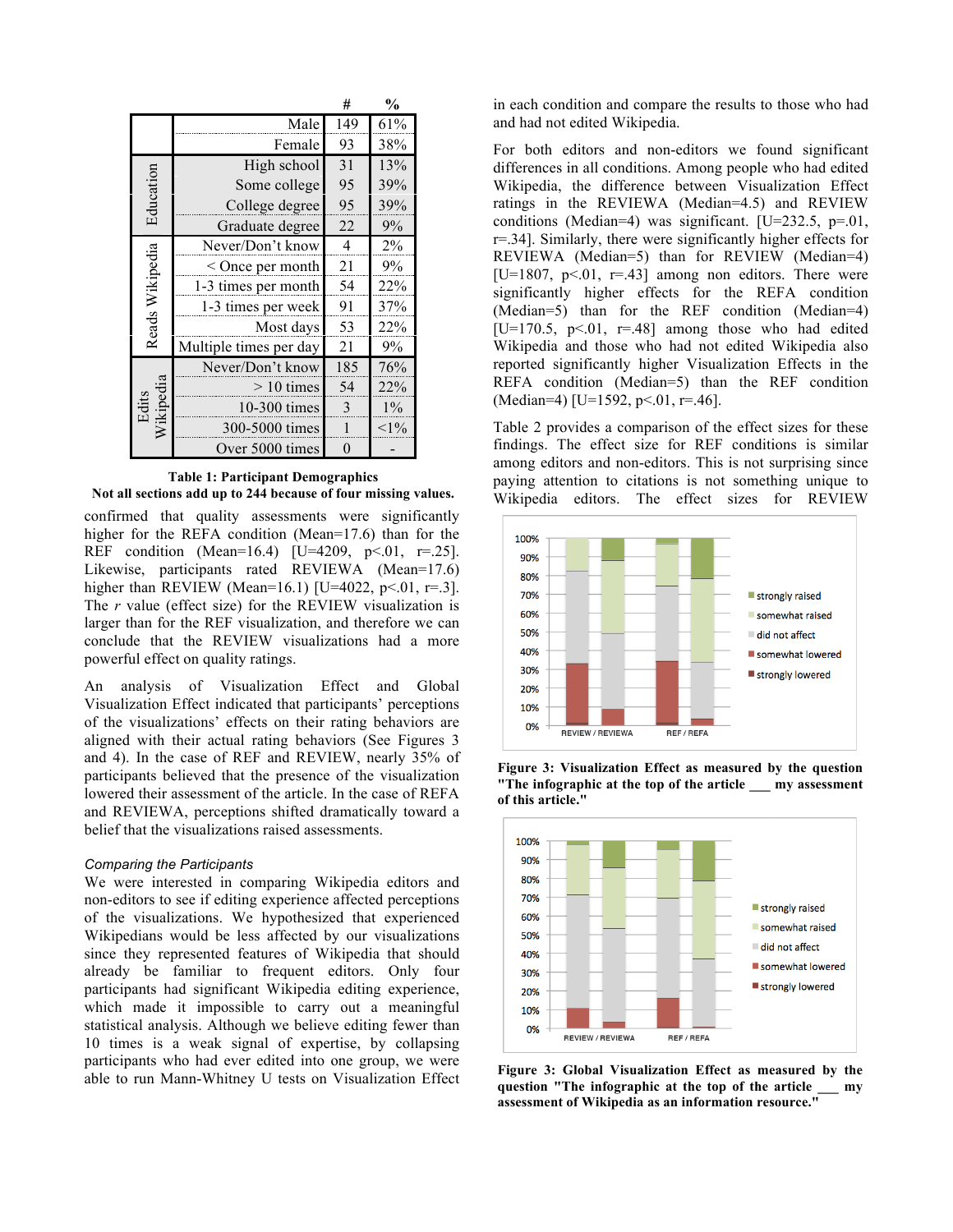conditions, however, are quite different. The effect size of the difference between REVIEW and REVIEWA is much higher for non-editors. This suggests that non-editors perceived information about information stewardship on Wikipedia as a stronger influence on their assessments than editors.

Effect size of

| difference between:         | Edited | Not Edited |  |
|-----------------------------|--------|------------|--|
| <b>REF</b> and <b>REFAI</b> | 48     | 46         |  |
| <b>REVIEW and REVIEWAL</b>  | 34     | 43         |  |

**Table 2: Effect sizes for differences between VIZ and VIZA conditions for participants who had/had not edited Wikipedia**

The visibility of formal training on librarians' assessment strategies in Study 1 prompted us to wonder whether participants with higher levels of education would be better able to use the information in our visualizations to inform their assessments. We hypothesized that people who had spent more years in school would be better trained to take note of things like the quality of sources or indication of a review process. To investigate this, we used a Mann-Whitney U test to compare the differences between visualization effect, global visualization effect, and quality ratings of REF and REFA, and REVIEW and REVIEWA by education level. With one exception, the mean values for REFA and REVIEWA conditions were equal or higher than for REF and REVIEW conditions respectively. Table 3 highlights statistically significant results and provides the difference between mean ratings to help readers interpret the data. (Quality is a composite represented by the sum of five ranked items whereas Viz Effect and Global Viz Effect are each measured using a single ranked item.)

|               |               | Graduate<br>egree | College          | Some<br>College   | High<br>School                |
|---------------|---------------|-------------------|------------------|-------------------|-------------------------------|
| Quality       | <b>REF</b>    | 4.1<br>p<.01      | 1.85<br>$p = 01$ | .78<br>$p = 0.04$ | .06<br>$p = 0.96$             |
|               | <b>REVIEW</b> | .59<br>$p = .5$   | 2.31<br>p<.01    | 1.16<br>$p = 01$  | .79<br>$p = 86$               |
| Viz<br>Effect | <b>REF</b>    | 1.32<br>p<.01     | .96<br>p<.01     | .77<br>p<.01      | .76<br>$p=.02$                |
|               | <b>REVIEW</b> | .29<br>$p = 44$   | 1.01<br>p<.01    | .58<br>p<.01      | .41<br>$p=.33$                |
| Global<br>Viz | <b>REF</b>    | 1.23<br>p<.01     | .61<br>p<.01     | .52<br>p<.01      | $.6\phantom{0}$<br>$p = 0.04$ |
| Effect        | <b>REVIEW</b> | $-19$<br>$p = 28$ | .41<br>$p = 01$  | .42<br>$p=01$     | .44<br>$p = 26$               |

#### **Table 3: Differences between mean ratings for VIZ and VIZA conditions. p values < .05 and .01 are highlighted.**

We found that the highest and lowest levels of education were associated with reduced impact of visualizations, particularly in the REVIEW conditions. REF visualizations consistently had an effect across education levels, with reduced impact among high school students. We speculate

that advanced scholarship may yield effects similar to that observed in interviews with librarians: although people with advanced degrees are very familiar with and use citations to assess the articles, they are more likely to make their own judgments about the quality of Wikipedia, regardless of what the Wikipedia quality scale says.

We turned to free text Visualization Interpretation data to help us further understand these findings. These data confirmed that graduate students were able to correctly interpret the REVIEW visualizations but that they were making their own judgments independent of it. Wrote one, "This seems like a trustworthy and accurate article. The infographic suggests it is only average. That rating indicates Wikipedia has very high quality standards." His interpretation of the visualization was flawed; however, this participant separated his own assessment of the article (trustworthy and accurate) from the one he was given on the Wikipedia quality scale.

# **DISCUSSION**

We have completed a few first steps toward an empirically grounded design vocabulary for assessability. So far, we have established that assessable designs help people understand something about:

- information provenance, where information came from,
- and information stewardship, how it is maintained.

The concepts we've identified and tested resonate with literature on credibility, which dates back millennia to Aristotelian logos (logic of content), pathos (appeal to emotion), and ethos (reputation of speaker/writer). Contemporary scholars in many fields use related concepts like trust, believability and expertise in sometimes inconsistent and overlapping ways to describe subjective and objective features of credibility. We define credibility as a perceptual, subjective experience, not a characteristic of information itself; provenance and stewardship are important features of information content and production insofar as they are perceived and understood by people.

Perceptions of content characteristics (such as the presence of citations) appear frequently in the literature on web credibility. Fogg's credibility grid [11] is a prime example of identifying online content features that can serve as credibility cues to information consumers. Stewardship surfaces less frequently. Sundar's MAIN model of credibility assessment [38] accounts for something like stewardship in its treatment of "agency." Provenance and stewardship are also closely related to but not precisely congruent with Flanagin and Metzger's message credibility and media credibility [10]. They differ in that media credibility refers to perceived credibility of a communication channel rather than the process by which information is produced and maintained.

Our dimensions of assessability also complement two important bodies of work in the HCI literature that were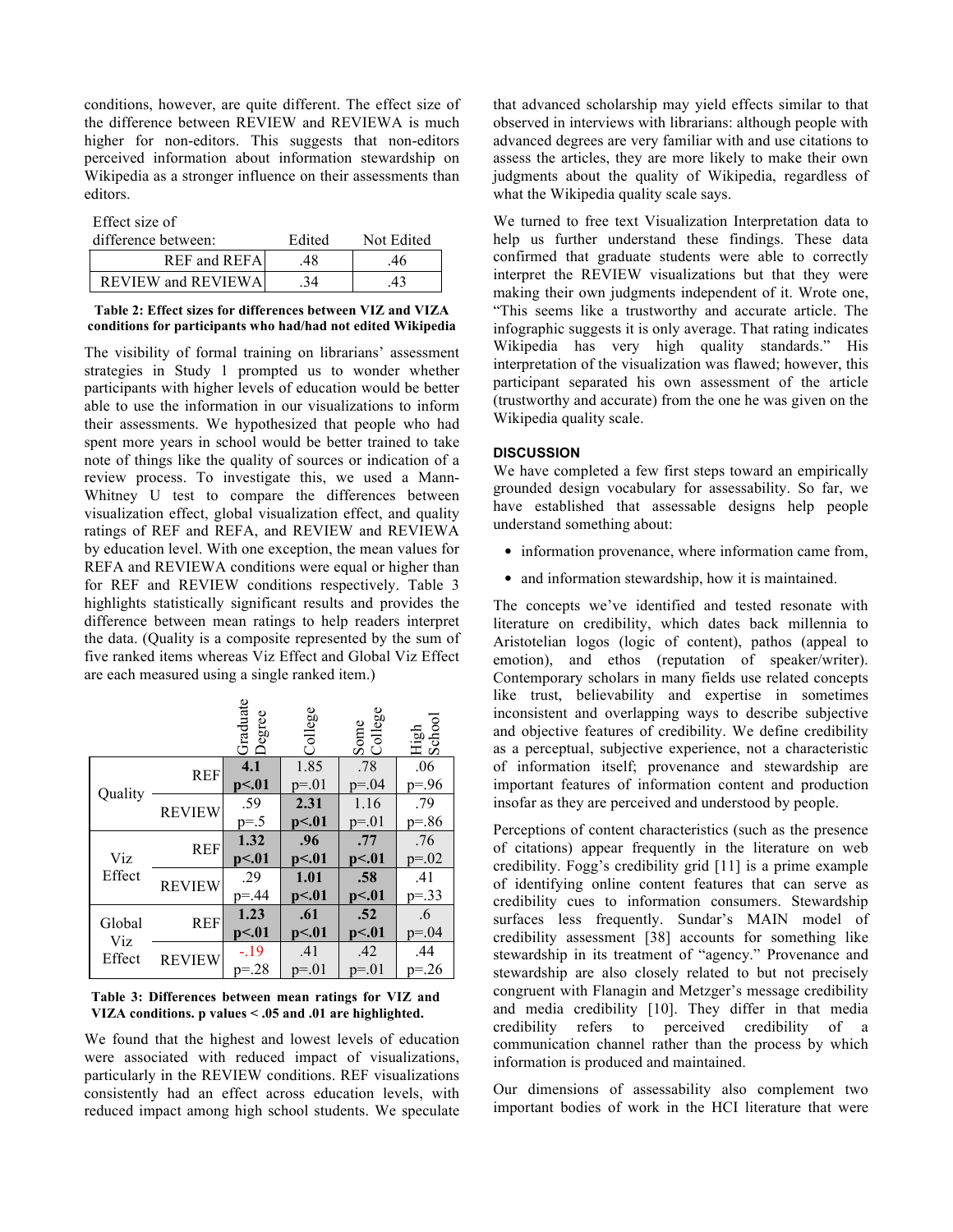introduced earlier in this paper. By developing a visualization that allows readers to quickly see editing activity, WikiDashboard was developed to enhance editor accountability and "help users to identify interesting edit patterns in Wikipedia pages" [37] as an effort to improve social translucence and support assessment of "trustworthiness" [18]. This is a step toward communicating stewardship in that it helps readers perceive editing activity; however, although WikiDashboard exposes the activity itself in "interesting" ways, it does not provide guidance on interpreting these data to help readers perceive policy/quality control mechanisms familiar to Wikipedians.

More recently, Re:Flex is a set of interface components that was developed for Wikipedia atop a general system architecture (Re:Arch) that supports designing for social translucence [23]. This infrastructure has not been used to support assessabilty; however, McDonald et al. identify dimensions of social translucence including content, interaction, relations, and systemic states that could be used to expose important features of provenance and stewardship and develop robust assessable design prototypes.

Provenance and stewardship are not the only two concepts that will be important for designing assessable information environments, but they are a starting point grounded in user experiences. We can imagine explorations of assessable designs that help people know how the information has been used by others and in what contexts. References to reputation and social networks ties are absent in our interview data. One possible reason for this is that social information is not typically used for the tasks we studied and people neither expect it nor have developed a repertoire of strategies for using it for information assessment. Another explanation is that most people do not have ready access in their networks to the expertise necessary to vet the kind of information they need for the tasks we've studied.

We think it is important to note that Wikipedia is a remarkably conservative resource given its reputation as a renegade reference. Policies surrounding citation defer to well-established publishing processes like scientific peer review and traditional journalism and prohibit the production of personalized content. Studying informational sites with different characteristics, such as Twitter, Amazon, or Ancestry.com will broaden our understanding of assessability and help with next steps toward a robust design framework and guidelines.

We began this paper by suggesting that a vocabulary for assessability could change how designers think about information environments. Our inspiration for this vision is the literature on social translucence [6, 23, 37]. Erickson and Kellogg suggested that common forms of computermediated communication (CMC) provide little social information that can help people make choices about how to behave. The physical world is rich with social information that we use continuously, but "[i]n the digital world, we are socially blind" [6]. By analogy, Internet users suffer from information blindness. The content we encounter online is not often accompanied by clues about how it was created or where it came from that can help inform information behaviors. Search engines and aggregators exacerbate the problem by divorcing information from its original context of production.

The system properties of visibility, awareness, and accountability articulated in the social translucence literature do not dictate the form that social norms might take; rather, they provide a basis for making choices about how to behave. Likewise, our vision of assessable design is not to dictate what information is considered relevant, credible, useful or junk. Instead, designs should make features like information provenance and stewardship visible so that people can learn to make assessments themselves. Assessable design does not mean filtering information, sifting the wheat from the chaff, the credible from the suspicious; it is a vision for design that facilitates the development of sophisticated understandings about how information is produced in participatory environments and, by extension, perhaps how one might contribute.

# **ACKNOWLEDGMENTS**

This work is supported by NSF (CISE IIS-1253302). We also thank members of Wikimedia Foundation and community for their feedback and assistance.

# **REFERENCES**

- 1. Adler, B.T., Chatterjee, K., Alfaro, L.d., Faella, M., Pye, I., and Raman, V. Assigning trust to Wikipedia content. *WikiSym 2008*. ACM Press (2008), 1-12.
- 2. American Association of School Librarians, *Standards for the 21st-century learner in action.* American Association of School Librarians, Chicago, 2009.
- 3. Chi, E., Pirolli, P., and Pitkow, J. The scent of a site: a system for analyzing and predicting information scent, usage, and usability of a Web site. *CHI* (2000), 161-168.
- 4. Choi, B., Alexander, K., Kraut, R.E., and Levine, J.M. Socialization tactics in wikipedia and their effects. *CSCW*, ACM (2010), 107-116.
- 5. Cosley, D., Frankowski, D., Terveen, L., and Riedl, J. SuggestBot: using intelligent task routing to help people find work in wikipedia. in *Proceedings of the 12th international conference on Intelligent user interfaces*. ACM (2007), 32-41.
- 6. Erickson, T. and Kellogg, W.A., Social translucence: an approach to designing systems that support social processes. *ACM Trans. Comput.-Hum. Interact.*, *7*, 1, (2000), 59-83.
- 7. Ericsson, K. and Simon, H., *Protocol analysis: Verbal reports as data.* MIT Press, Cambridge, 1993.
- 8. Farzan, R. and Kraut, R.E. Wikipedia classroom experiment: bidirectional benefits of students' engagement in online production communities. *CHI*. ACM (2013), 783-792.